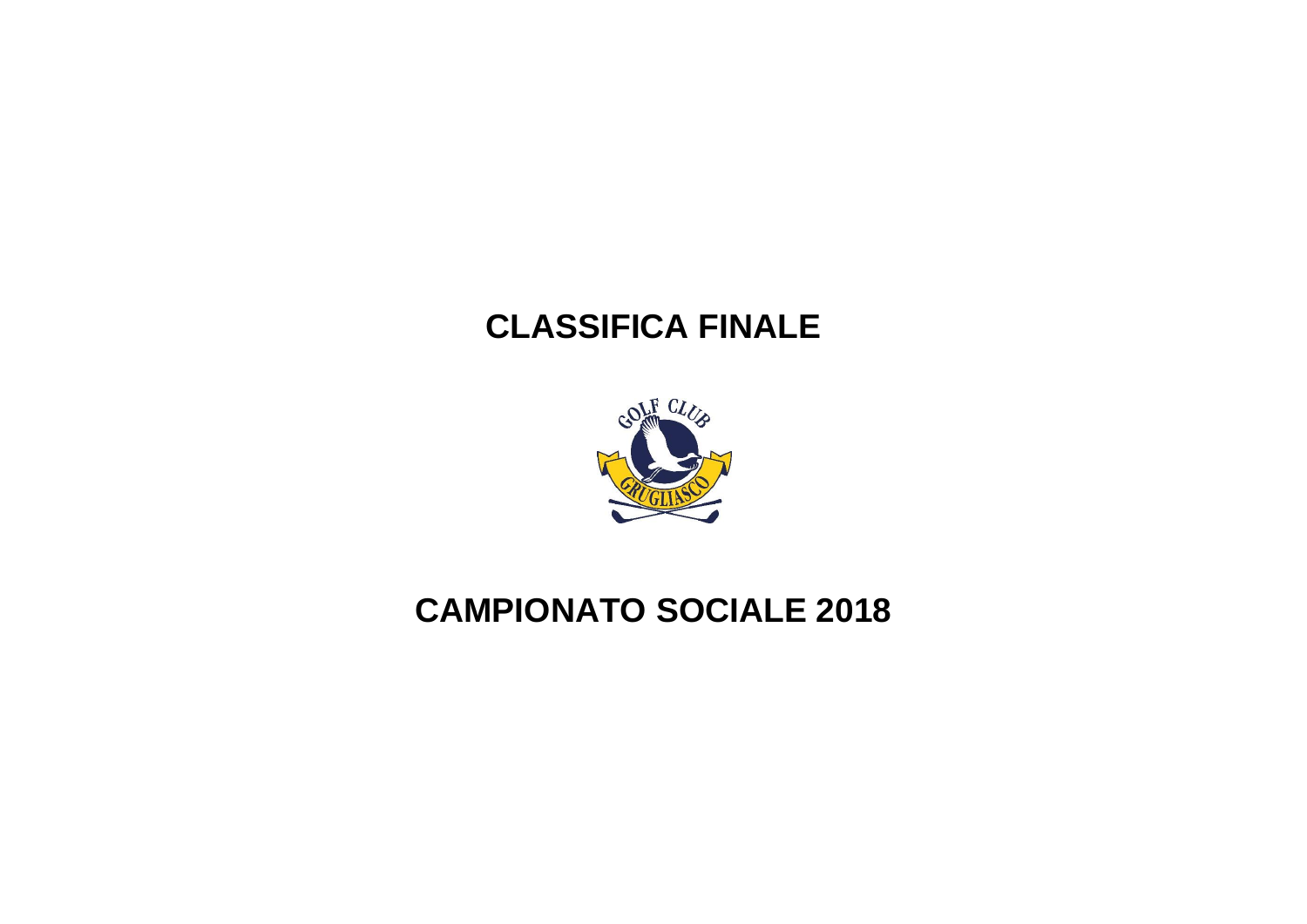

## **CAMPIONATO SOCIALE 2018**

### **CLASSIFICA FINALE 1a CATEGORIA (exact hcp 0-14,0)**

| <b>GIOCATORE</b>         |              |  | Royal Park | Margherita | Fronde | Feudo Asti | <b>Boves</b> | 4 migliori |
|--------------------------|--------------|--|------------|------------|--------|------------|--------------|------------|
|                          |              |  |            |            |        |            |              |            |
| <b>AVICO ALESSIO</b>     |              |  | 29         |            | 33     | 30         | 35           | 127        |
| POZZATO MASSIMILIANO     |              |  | 33         | 38         | 31     |            |              | 102        |
| <b>GIAROLA ROBERTO</b>   | <sub>S</sub> |  | 36         | 39         | 25     |            |              | 100        |
| <b>NEGRO ROBERTO</b>     |              |  |            | 31         |        | 31         | 36           | 98         |
| <b>MANGINO MARIO</b>     | lS           |  | 37         |            | 32     |            |              | 69         |
| <b>BONOMO ALESSANDRO</b> |              |  |            |            | 35     | 29         |              | 64         |
| <b>PROVERA MICHELE</b>   |              |  | 26         |            |        |            | 29           | 55         |
| <b>GENESIO MASSIMO</b>   |              |  |            |            |        | 39         |              | 39         |
| <b>ELIA SERGIO</b>       | lS           |  |            | 38         |        |            |              | 38         |
| <b>BUCCI FABIO</b>       |              |  |            | 31         |        |            |              | 31         |
| <b>REMINO MICHEL</b>     |              |  |            | 28         |        |            |              | 28         |
| MICHIELOTTO PAOLO        | lS           |  |            |            |        |            | 26           | 26         |
| MICHIELOTTO STEFANO      |              |  |            |            |        |            | 26           | 26         |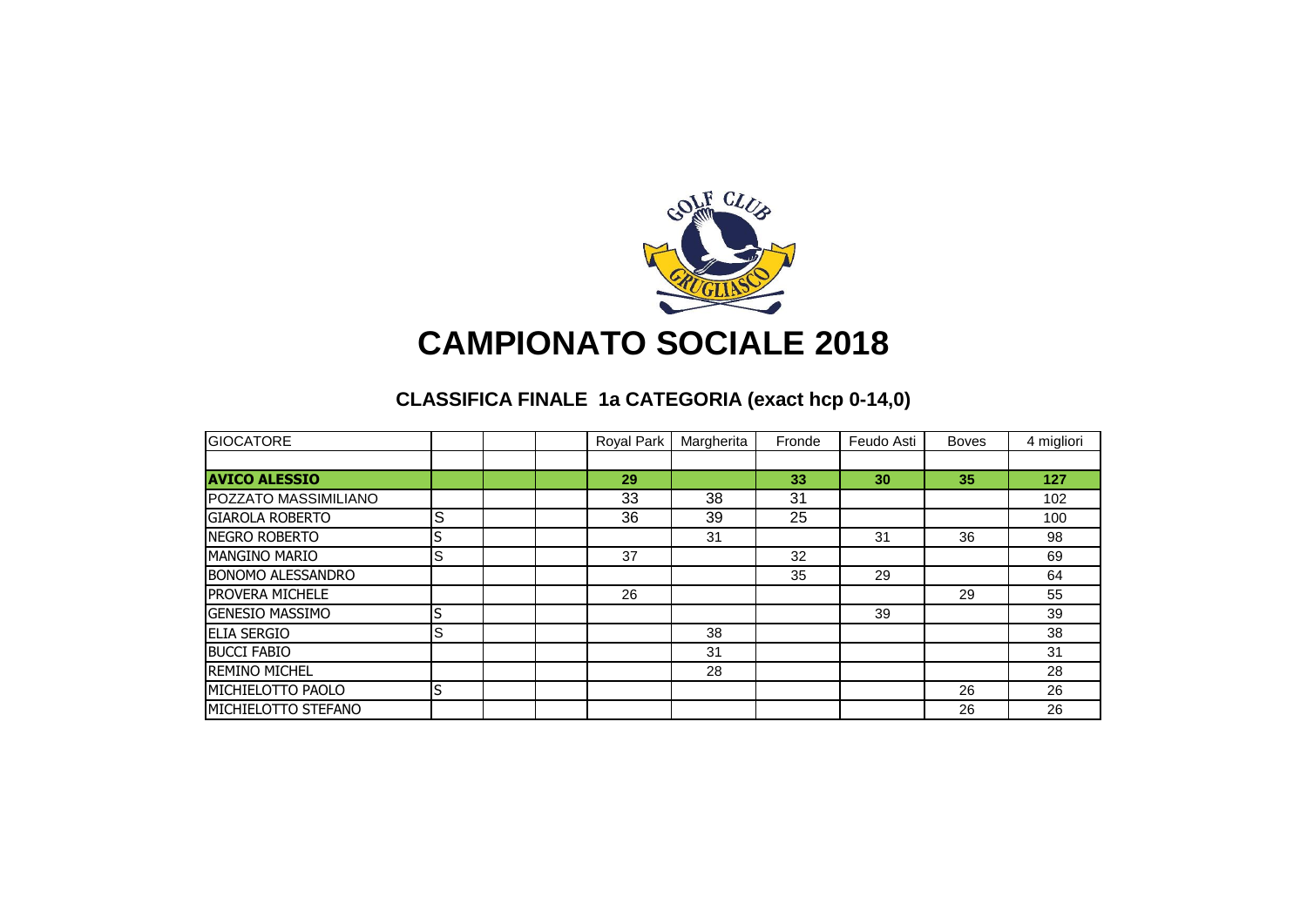| <b>GIOCATORE</b>           |                         |   | <b>Roral Park</b> | Margherita | Fronde | Feudo Asti | <b>Boves</b> | 4 migliori |
|----------------------------|-------------------------|---|-------------------|------------|--------|------------|--------------|------------|
|                            |                         |   |                   |            |        |            |              |            |
| <b>BIANCO GIANFRANCO</b>   |                         |   | 40                | 32         |        | 37         | 29           | 138        |
| DE BIASI ENRICO            |                         |   | 42                | 25         |        | 35         | 35           | 137        |
| ROSELLI FABRIZIO           |                         |   | 39                |            | 21     | 26         | 43           | 129        |
| ARESCA GIOVANNI            |                         |   | 26                |            | 32     | 34         | 32           | 124        |
| DE FRANCISCO GIAN ROBERTO  | ls                      |   | 31                | 23         | 33     | 31         | 28           | 123        |
| <b>MIOR STEFANO</b>        |                         |   | 30                | 39         | 18     | 25         | 29           | 123        |
| PANIER SUFFAT MAURO        | S                       |   | 26                | 27         | 34     | 25         | 36           | 123        |
| <b>BIANCO STEFANO</b>      |                         |   | 27                |            | 33     | 30         | 33           | 123        |
| <b>ABBA' FABIO</b>         |                         |   | 30                | 31         |        | 23         | 27           | 111        |
| <b>GILLI ROBERTO</b>       | S                       |   |                   | 35         | 36     |            | 30           | 101        |
| <b>CALAMITA GIUSEPPE</b>   | S                       |   | 30                |            |        | 32         | 36           | 98         |
| <b>GALLAROTTI FRANCO</b>   | $\overline{\mathsf{s}}$ |   |                   |            | 27     | 30         | 31           | 88         |
| DE GIULI BOTTA GIAN MARCO  | S                       |   |                   |            |        | 37         | 33           | 70         |
| <b>GRASSO FABRIZIO</b>     |                         |   |                   |            | 30     | 35         |              | 65         |
| DELLA CASA GIORGIO         | $\overline{\mathsf{s}}$ |   |                   |            | 37     |            | 28           | 65         |
| <b>MITOLA MAURO</b>        | S                       |   |                   |            |        | 37         | 26           | 63         |
| <b>ITALIANO ANTONINO</b>   | S                       |   |                   |            |        | 36         | 26           | 62         |
| PIAZZOLLA GIANMARIA        |                         |   | 30                |            |        |            | 32           | 62         |
| <b>MUSSO ROBERTO</b>       | S                       |   |                   |            |        | 31         | 29           | 60         |
| MARTINENGO GIANLUCA        |                         |   |                   | 23         | 36     |            |              | 59         |
| <b>DALLA TORRE REBECCA</b> |                         | J | 32                |            |        |            | 27           | 59         |
| <b>TONELLI GIORGIO</b>     |                         |   | 36                | 21         |        |            |              | 57         |
| <b>STARA ANTONIO</b>       | S                       |   |                   |            |        | 32         | 24           | 56         |
| <b>FINESSI OSCAR</b>       | S                       |   |                   |            |        | 27         | 27           | 54         |
| RICCI CLAUDIO              | S                       |   |                   |            | 27     | 24         |              | 51         |
| <b>VIGNA GIORGIO</b>       | $\overline{\mathsf{s}}$ |   | 17                |            | 34     |            |              | 51         |
| <b>BERARDI DANIELE</b>     | S                       |   | 25                |            | 23     |            |              | 48         |
| <b>LAURIA FELICE</b>       | S                       |   |                   |            |        | 43         |              | 43         |
| DI GRADO VINCENZO          | S                       |   |                   |            |        |            | 42           | 42         |

### **CLASSIFICA FINALE 2a CATEGORIA (exact hcp 14,1-25,0)**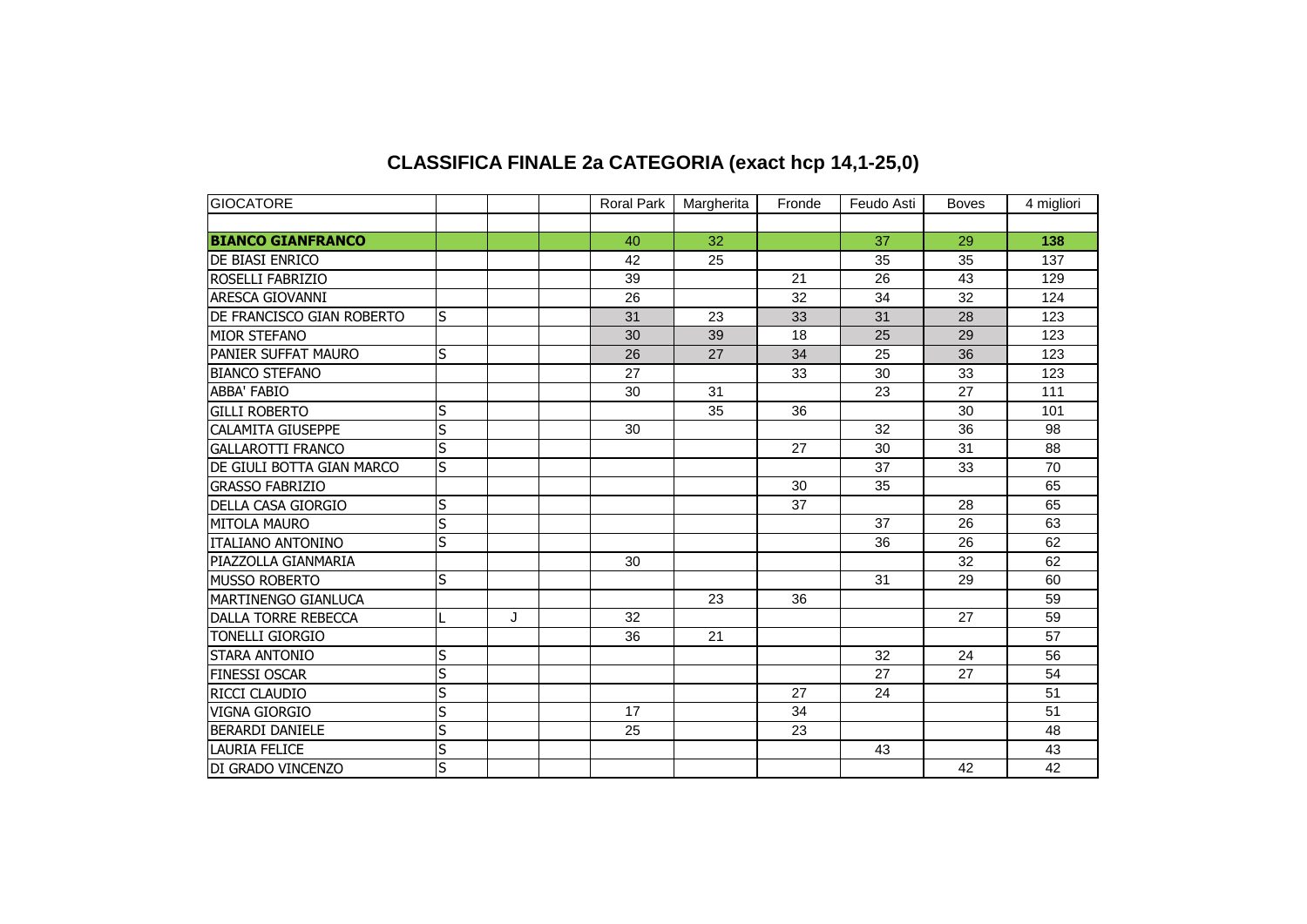| IMASTROSIMONE ALESSANDRO    |           |  | 36       |    |    |    |    | 36       |
|-----------------------------|-----------|--|----------|----|----|----|----|----------|
| LO MONACO SALVATORE         |           |  |          |    |    |    | 35 | 35       |
| MERCADANTE ROBERTO          | S         |  |          |    |    |    | 35 | 35       |
| PINTO ENZO                  | S         |  | 34       |    |    |    |    | 34       |
| <b>CERRI PAOLO</b>          | S         |  | 34       |    |    |    |    | 34       |
| <b>MASCHIO ROBERTO</b>      | ls        |  | 33       |    |    |    |    | 33       |
| <b>SANLORENZO SERGIO</b>    | lS        |  |          | 32 |    |    |    | 32       |
| DOMPE' CARLO                |           |  |          |    |    | 32 |    | 32       |
| PEDANO RINALDO              | lS        |  |          |    |    |    | 31 | 31       |
| <b>ARGENTIERI MARIO</b>     | S         |  |          |    |    |    | 31 | 31       |
| CRINITI VITALIANO           | S         |  | 30       |    |    |    |    | 30       |
| <b>TOZZOLI DANIELE</b>      | S         |  |          |    | 30 |    |    | 30       |
| <b>VERTERAMO PAOLO</b>      | S         |  |          |    |    |    | 30 | 30       |
| <b>BERTOLOTTO VALTER</b>    | S         |  |          |    |    |    | 30 | 30       |
| SELVAGGI GIOVANNI           | S         |  | 29       |    |    |    |    | 29       |
| <b>ZAMBONI MARCO</b>        |           |  | 28       |    |    |    |    | 28       |
| <b>DONALISIO PIERO</b>      | ls        |  |          |    |    | 28 |    | 28       |
| <b>PANTALEO PATRIZIA</b>    | <b>SL</b> |  | $\Omega$ | 25 |    |    |    | 25       |
| <b>BOARIO BRUNO</b>         | lS        |  |          |    |    |    | 25 | 25       |
| <b>MASSARIELLO FEDERICO</b> | S         |  |          |    |    |    | 18 | 18       |
| <b>ROSSI ETTORE</b>         | lS        |  |          |    |    |    |    | $\Omega$ |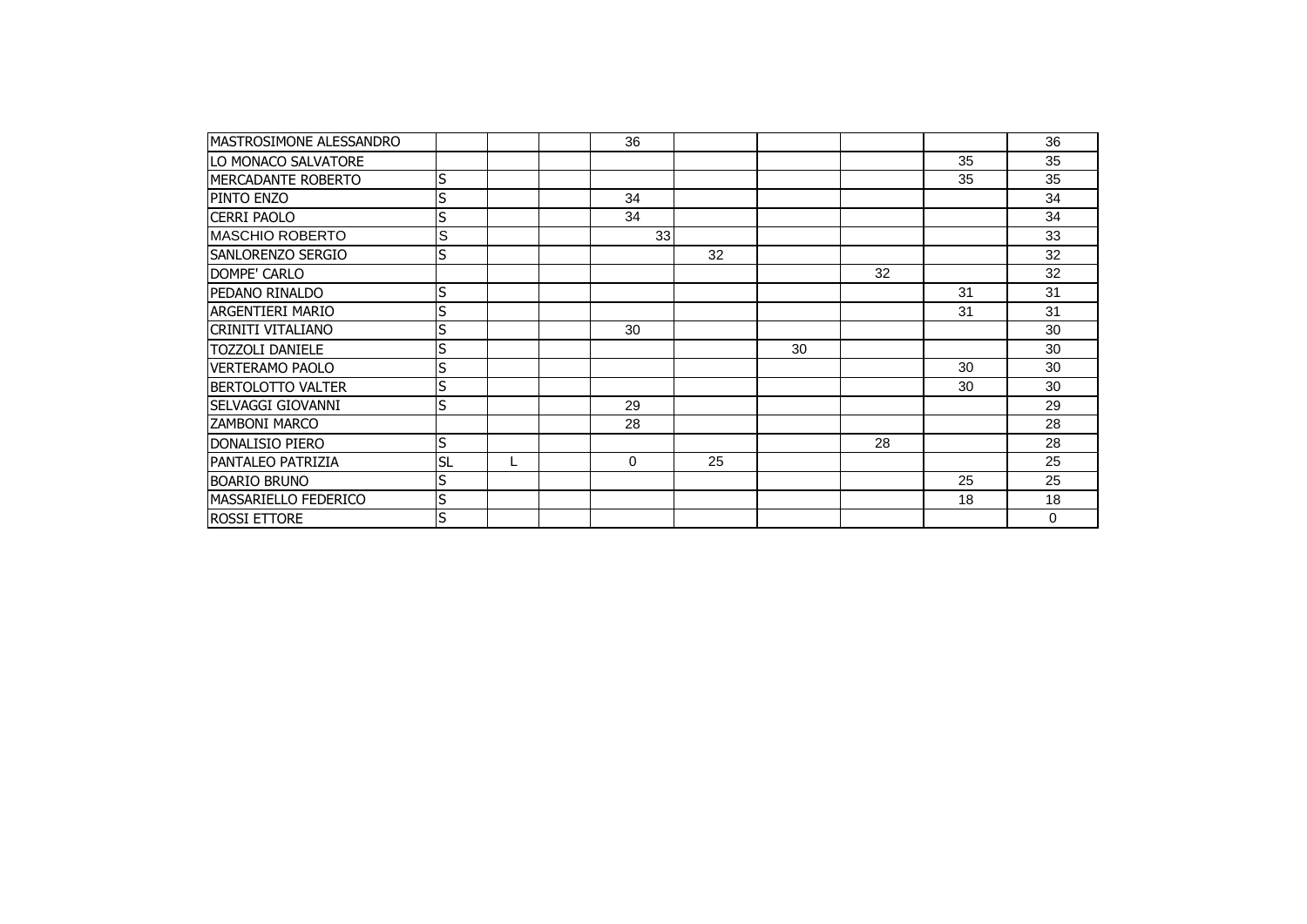### **CLASSIFICA FINALE 3a CATEGORIA (exact hcp 25,1-36)**

| <b>GIOCATORE</b>             |                         |   | Roral Park | Margherita | Fronde | Feudo Asti | <b>Boves</b> | 4 migliori |
|------------------------------|-------------------------|---|------------|------------|--------|------------|--------------|------------|
|                              |                         |   |            |            |        |            |              |            |
|                              |                         |   |            |            |        |            |              |            |
| <b>SARTORI PAOLA</b>         |                         |   |            | 39         |        | 37         | 34           | 110        |
| <b>DE BIASI ANDREA</b>       | $\overline{\mathsf{s}}$ |   | 17         | 29         |        | 30         | 28           | 104        |
| <b>FIORE LUCIANO</b>         | $\mathsf S$             |   | 24         |            | 25     |            | 27           | 76         |
| MELCHIORRE FRANCESCO         | S                       |   | 29         |            |        | 29         | 17           | 75         |
| <b>FILIPESCU GABRIEL</b>     |                         |   |            |            |        | 39         | 35           | 74         |
| <b>BOTTO EMANUELE</b>        |                         |   |            |            |        | 35         | 39           | 74         |
| <b>GOTTERO BRUNO</b>         | S                       |   |            | 21         | 21     |            | 27           | 69         |
| <b>BOTTO GIANPAOLO</b>       | $\overline{\mathsf{s}}$ |   |            |            |        | 33         | 29           | 62         |
| <b>BORNENGO CLAUDIO</b>      | $\overline{\mathsf{s}}$ |   |            |            |        | 30         | 32           | 62         |
| NICOLETTA CRISTINA           | <b>SL</b>               |   |            | 26         |        | 30         |              | 56         |
| <b>STURIALE SAVERIA</b>      | <b>SL</b>               |   |            |            |        | 28         | 24           | 52         |
| <b>OREILLER PAOLA</b>        | <b>SL</b>               |   | 22         |            |        | 28         |              | 50         |
| <b>BARBERO GIUSEPPE</b>      | S                       |   |            | 21         |        |            | 28           | 49         |
| LIBERATI GIULIO              | $\overline{\mathsf{s}}$ |   |            |            |        | 25         | 20           | 45         |
| <b>LOSITO ROSALIA</b>        | <b>SL</b>               |   |            | 24         | 18     |            |              | 42         |
| POCCHIOLA GIOS CLARA         | SL                      |   |            |            |        | 22         | 19           | 41         |
| <b>MORI SANDRO</b>           | $\overline{\mathsf{s}}$ |   |            |            |        | 39         |              | 39         |
| <b>MARINO STEFANO</b>        |                         |   |            |            |        |            | 37           | 37         |
| <b>USALA IVANA</b>           | <b>SL</b>               |   | 34         |            |        |            |              | 34         |
| <b>SANTANERA EZIO</b>        | $\overline{\mathsf{s}}$ |   |            |            |        |            | 33           | 33         |
| <b>RUSSI CLAUDIO MICHELE</b> |                         |   |            |            |        |            | 30           | 30         |
| <b>ARMENTO RODOLFO</b>       | $\sf S$                 |   |            |            |        |            | 29           | 29         |
| <b>SANTOLERI ANNA</b>        | <b>SL</b>               |   |            |            |        |            | 28           | 28         |
| <b>ROSSI ETTORE</b>          | $\overline{\mathsf{s}}$ |   |            |            |        | 27         |              | 27         |
| <b>BOTTO FRANCESCO</b>       |                         | J |            |            |        | 26         |              | 26         |
| <b>SCELZA GIOVANNI</b>       | S                       |   |            |            |        |            | 26           | 26         |
| FOGLIATO ALESSANDRO          | $\overline{\mathsf{s}}$ |   | 25         |            |        |            |              | 25         |
| <b>BASSANO PIERO</b>         | $\overline{\mathsf{s}}$ |   | 25         |            |        |            |              | 25         |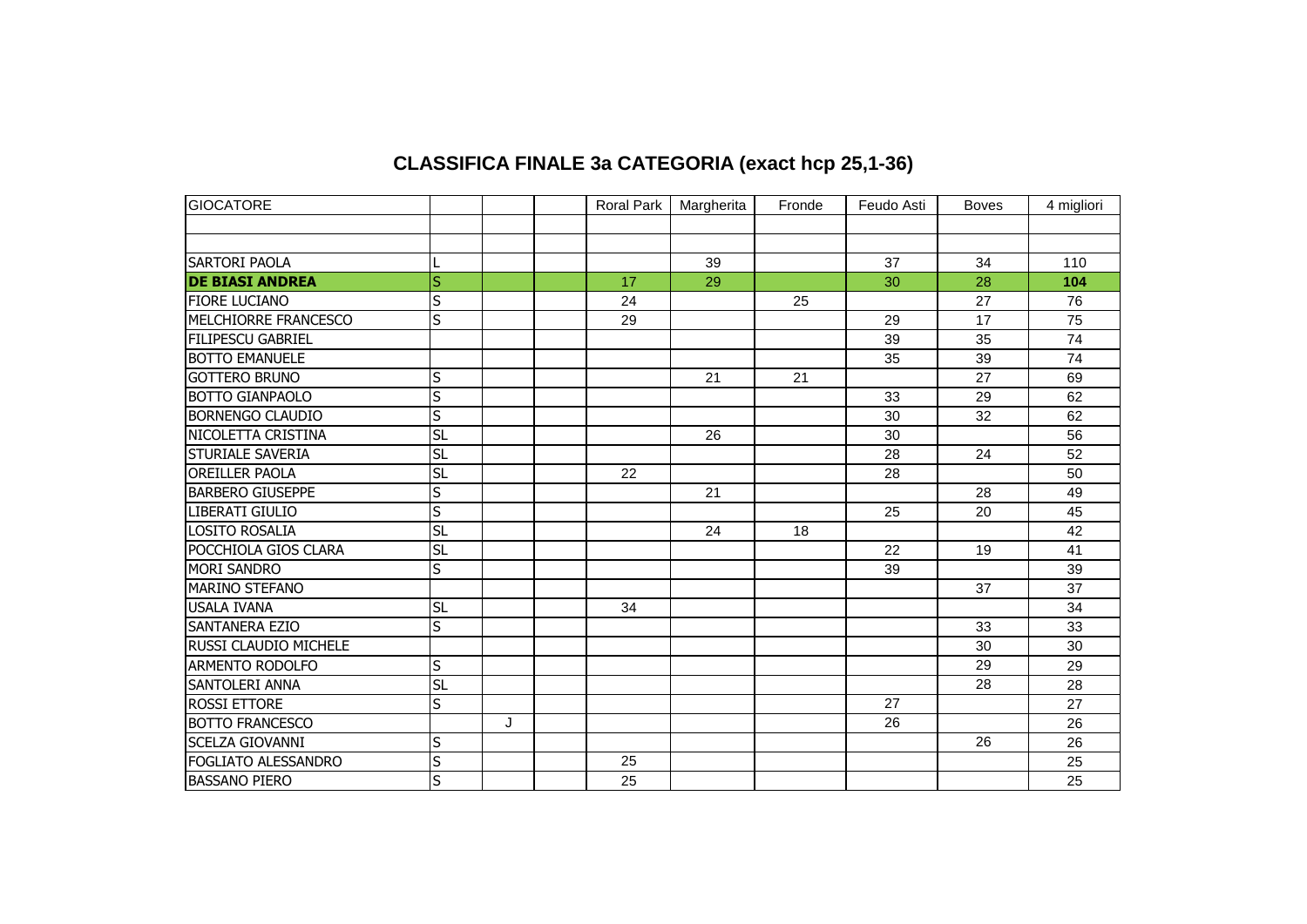| <b>RUSSI ANDREA</b>        |    |  |    |  | 25 | 25  |
|----------------------------|----|--|----|--|----|-----|
| D'ELIA ATTANASIO           |    |  | 24 |  |    | 24  |
| <b>SALARIS MARILENA</b>    | SL |  | 22 |  |    | 22  |
| <b>PIAZZOLLA VINCENZO</b>  |    |  |    |  | 22 | 22  |
| COCCHIARA CLARA            | SL |  |    |  | 21 | າ 1 |
| <b>DALLA TORRE MAURO</b>   |    |  | 20 |  |    | 20  |
| <b>ZANELLA EMILIO</b>      |    |  |    |  | ᅠ  |     |
| <b>FACCINCANI LOREDANA</b> | SL |  |    |  | 14 | 14  |
| <b>IORI VANNA</b>          | SL |  |    |  |    |     |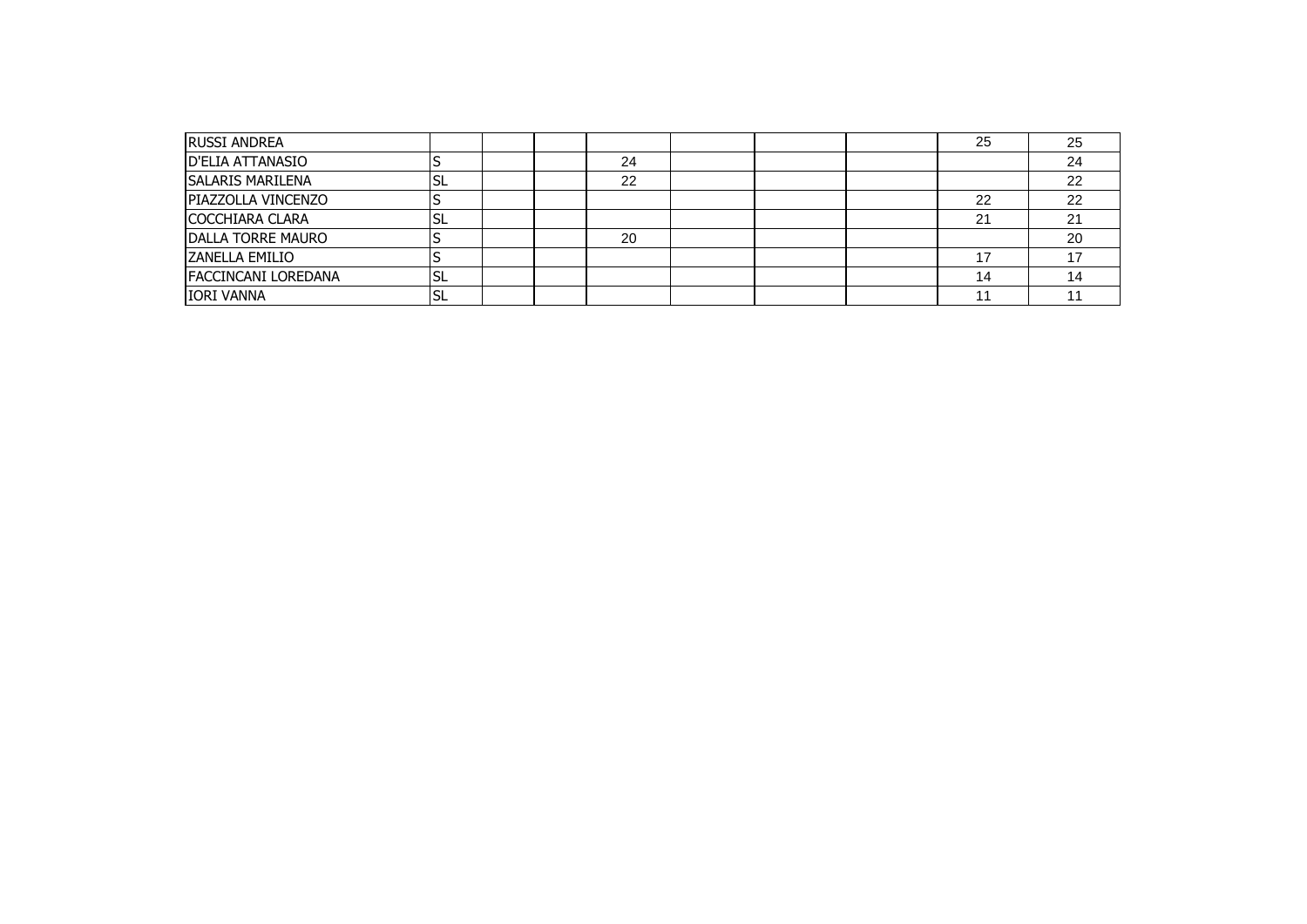#### **CLASSIFICA FINALE JUNIORES**

| <b>GIOCATORE</b>           |         |        |  |    | Roral Park   Margherita | Fronde | Feudo Asti | <b>Boves</b> | 4 migliori |
|----------------------------|---------|--------|--|----|-------------------------|--------|------------|--------------|------------|
|                            |         |        |  |    |                         |        |            |              |            |
| <b>DALLA TORRE REBECCA</b> |         | $\sim$ |  | 32 |                         |        |            | 27           | 59         |
| <b>BOTTO FRANCESCO</b>     | 26<br>u |        |  | 26 |                         |        |            |              |            |
|                            |         |        |  |    |                         |        |            |              |            |
|                            |         |        |  |    |                         |        |            |              |            |
|                            |         |        |  |    |                         |        |            |              |            |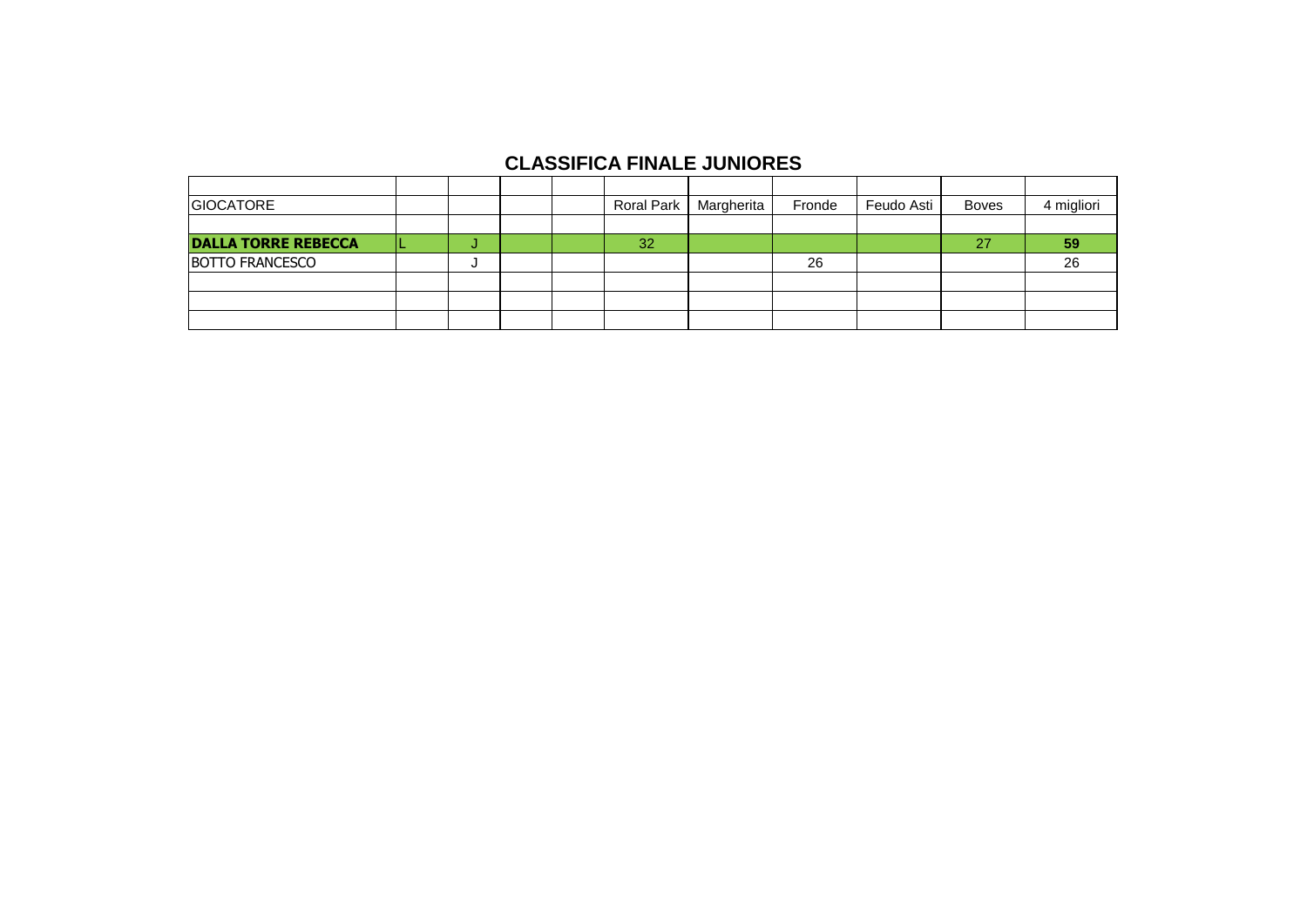#### **CLASSIFICA FINALE LADY**

| <b>GIOCATORE</b>           |           |   |          | Roral Park Margherita | Fronde | Feudo Asti | <b>Boves</b> | 4 migliori |
|----------------------------|-----------|---|----------|-----------------------|--------|------------|--------------|------------|
|                            |           |   |          |                       |        |            |              |            |
| <b>SARTORI PAOLA</b>       |           |   |          | 39                    |        | 37         | 34           | 110        |
| NICOLETTA CRISTINA         | <b>SL</b> |   |          | 26                    |        | 30         | 17           | 73         |
| LOSITO ROSALIA             | <b>SL</b> |   |          | 24                    | 18     |            | 27           | 69         |
| <b>DALLA TORRE REBECCA</b> |           | J | 32       |                       |        |            | 27           | 59         |
| <b>STURIALE SAVERIA</b>    | <b>SL</b> |   |          |                       |        | 28         | 24           | 52         |
| <b>OREILLER PAOLA</b>      | <b>SL</b> |   | 22       |                       |        | 28         |              | 50         |
| POCCHIOLA GIOS CLARA       | <b>SL</b> |   |          |                       |        | 22         | 19           | 41         |
| <b>USALA IVANA</b>         | <b>SL</b> |   | 34       |                       |        |            |              | 34         |
| <b>SANTOLERI ANNA</b>      | <b>SL</b> |   |          |                       |        |            | 28           | 28         |
| <b>PANTALEO PATRIZIA</b>   | <b>SL</b> |   | $\Omega$ | 25                    |        |            |              | 25         |
| <b>SALARIS MARILENA</b>    | <b>SL</b> |   | 22       |                       |        |            |              | 22         |
| <b>COCCHIARA CLARA</b>     | <b>SL</b> |   |          |                       |        |            | 21           | 21         |
| <b>FACCINCANI LOREDANA</b> | <b>SL</b> |   |          |                       |        |            | 14           | 14         |
| <b>IORI VANNA</b>          | <b>SL</b> |   |          |                       |        |            | 14           | 14         |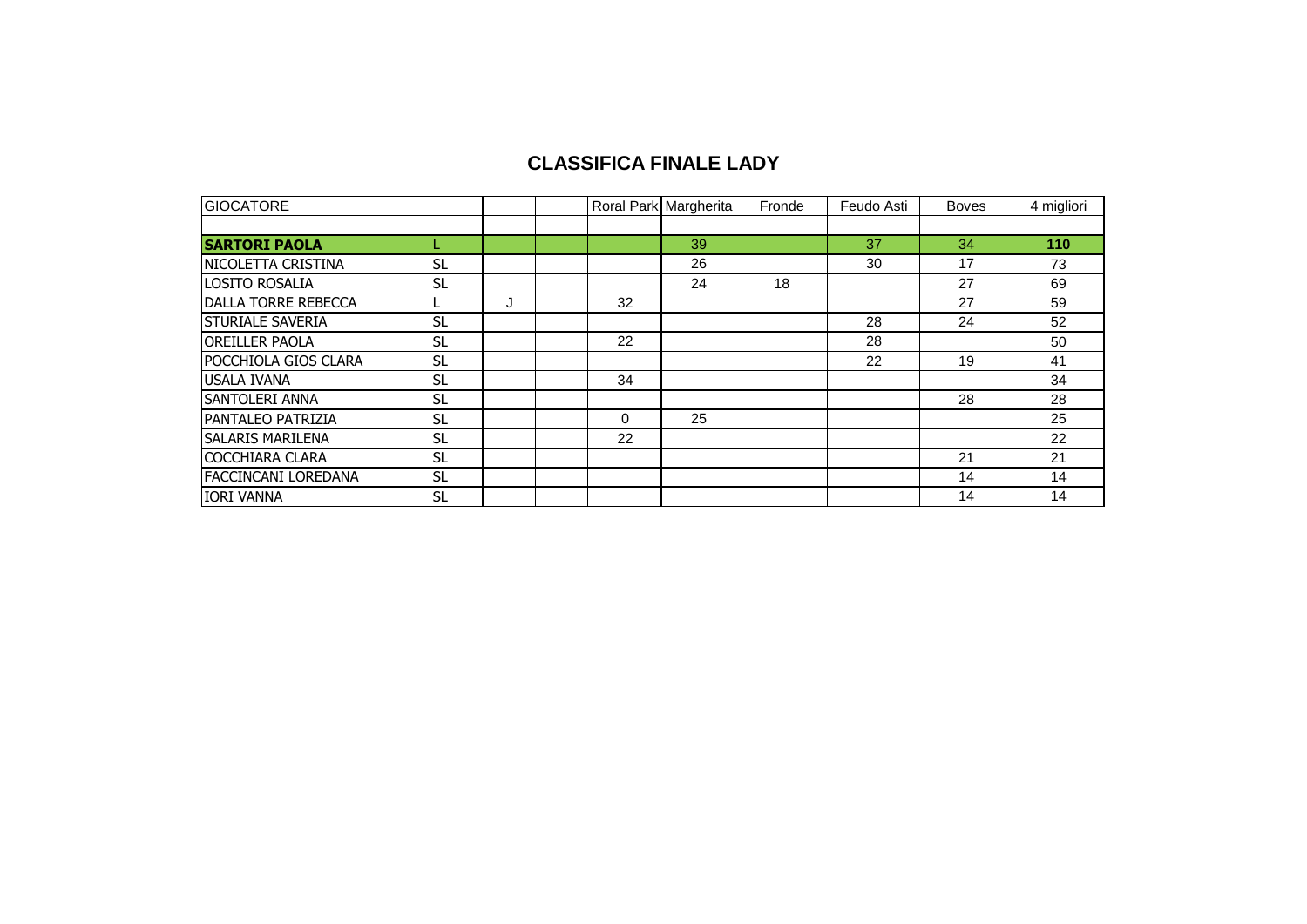#### **CLASSIFICA FINALE SENIORES**

| <b>GIOCATORE</b>           |                         |  | <b>Roral Park</b> | Margherita | Fronde | Feudo Asti | <b>Boves</b> | 4 migliori |
|----------------------------|-------------------------|--|-------------------|------------|--------|------------|--------------|------------|
|                            |                         |  |                   |            |        |            |              |            |
| <b>PANIER SUFFAT MAURO</b> | S                       |  | 26                | 27         | 34     | 25         | 36           | 123        |
| IDE FRANCISCO GIAN ROBERTO | S                       |  | 31                | 23         | 33     | 31         | 28           | 123        |
| <b>DE BIASI ANDREA</b>     | S                       |  | 17                | 29         |        | 30         | 28           | 104        |
| <b>GILLI ROBERTO</b>       | $\overline{\mathsf{s}}$ |  |                   | 35         | 36     |            | 30           | 101        |
| <b>GIAROLA ROBERTO</b>     | S                       |  | 36                | 39         | 25     |            |              | 100        |
| NEGRO ROBERTO              | S                       |  |                   | 31         |        | 31         | 36           | 98         |
| <b>CALAMITA GIUSEPPE</b>   | $\overline{\mathsf{s}}$ |  | 30                |            |        | 32         | 36           | 98         |
| <b>GALLAROTTI FRANCO</b>   | S                       |  |                   |            | 27     | 30         | 31           | 88         |
| <b>FIORE LUCIANO</b>       | S                       |  | 24                |            | 25     |            | 27           | 76         |
| MELCHIORRE FRANCESCO       | $\overline{\mathsf{s}}$ |  | 29                |            |        | 29         | 17           | 75         |
| DE GIULI BOTTA GIAN MARCO  | S                       |  |                   |            |        | 37         | 33           | 70         |
| <b>MANGINO MARIO</b>       | S                       |  | 37                |            | 32     |            |              | 69         |
| <b>GOTTERO BRUNO</b>       | S                       |  |                   | 21         | 21     |            | 27           | 69         |
| <b>DELLA CASA GIORGIO</b>  | $\overline{\mathsf{s}}$ |  |                   |            | 37     |            | 28           | 65         |
| <b>MITOLA MAURO</b>        | S                       |  |                   |            |        | 37         | 26           | 63         |
| <b>ITALIANO ANTONINO</b>   | S                       |  |                   |            |        | 36         | 26           | 62         |
| <b>BOTTO GIANPAOLO</b>     | $\overline{\mathsf{s}}$ |  |                   |            |        | 33         | 29           | 62         |
| <b>BORNENGO CLAUDIO</b>    | S                       |  |                   |            |        | 30         | 32           | 62         |
| <b>MUSSO ROBERTO</b>       | S                       |  |                   |            |        | 31         | 29           | 60         |
| <b>STARA ANTONIO</b>       | S                       |  |                   |            |        | 32         | 24           | 56         |
| NICOLETTA CRISTINA         | <b>SL</b>               |  |                   | 26         |        | 30         |              | 56         |
| <b>FINESSI OSCAR</b>       | $\overline{\mathsf{s}}$ |  |                   |            |        | 27         | 27           | 54         |
| <b>STURIALE SAVERIA</b>    | <b>SL</b>               |  |                   |            |        | 28         | 24           | 52         |
| <b>RICCI CLAUDIO</b>       | S                       |  |                   |            | 27     | 24         |              | 51         |
| <b>VIGNA GIORGIO</b>       | S                       |  | 17                |            | 34     |            |              | 51         |
| <b>OREILLER PAOLA</b>      | <b>SL</b>               |  | 22                |            |        | 28         |              | 50         |
| <b>BARBERO GIUSEPPE</b>    | S                       |  |                   | 21         |        |            | 28           | 49         |
| <b>BERARDI DANIELE</b>     | $\overline{\mathsf{s}}$ |  | 25                |            | 23     |            |              | 48         |
| LIBERATI GIULIO            | $\overline{\mathsf{s}}$ |  |                   |            |        | 25         | 20           | 45         |
| <b>LAURIA FELICE</b>       | $\overline{\mathsf{s}}$ |  |                   |            |        | 43         |              | 43         |
| DI GRADO VINCENZO          | S                       |  |                   |            |        |            | 42           | 42         |
| LOSITO ROSALIA             | <b>SL</b>               |  |                   | 24         | 18     |            |              | 42         |
| POCCHIOLA GIOS CLARA       | <b>SL</b>               |  |                   |            |        | 22         | 19           | 41         |
| <b>GENESIO MASSIMO</b>     | S                       |  |                   |            |        | 39         |              | 39         |